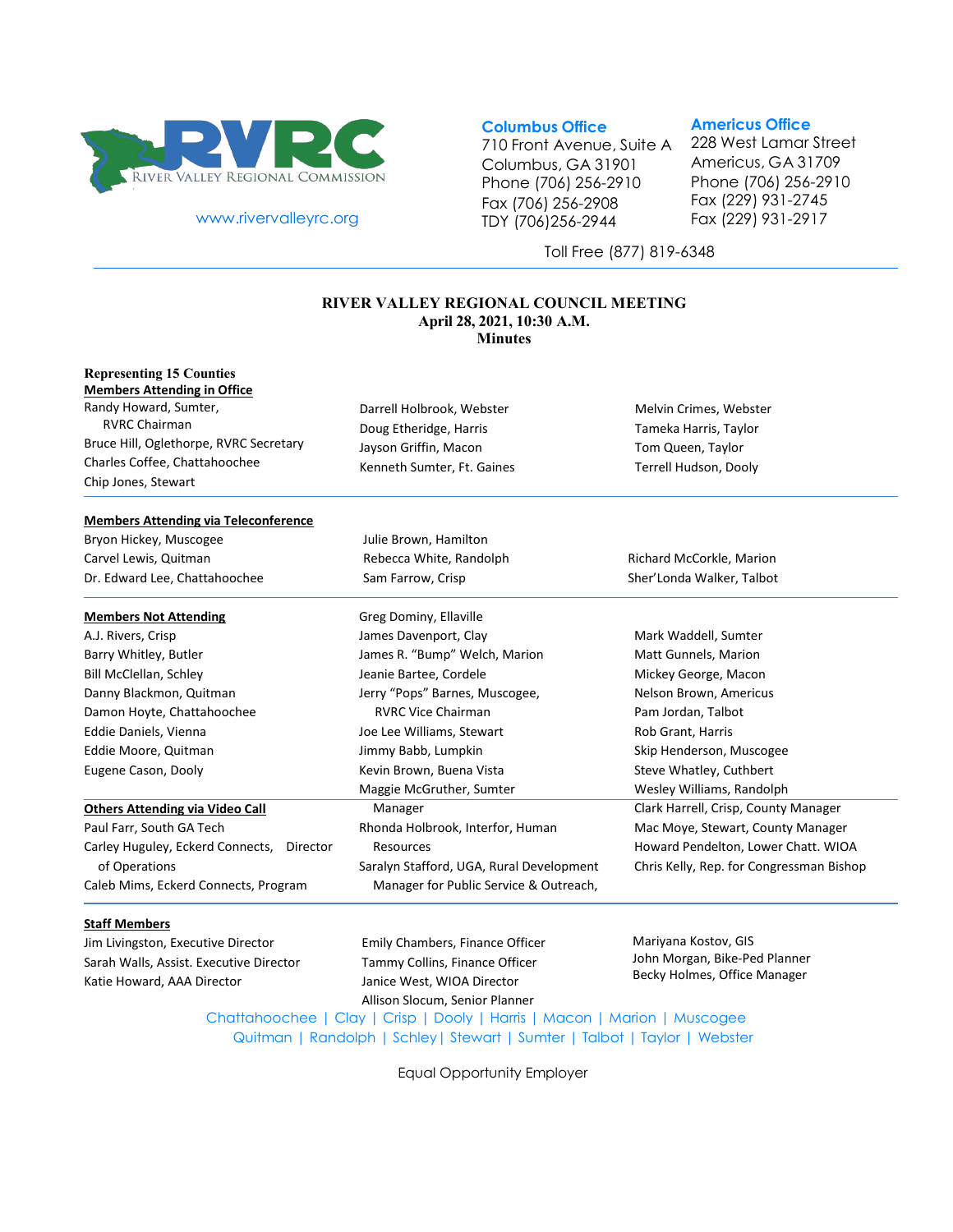# **WELCOME AND RECOGNITION OF VISITORS**

Randy Howard, Chairman, brought the River Valley Regional Commission meeting to order at 10:30 a.m. He thanked everyone for joining the meeting either in person or by teleconference. Those joining by tele-conference were able to ask questions by e-chat.

Melvin Crimes, Webster County, then gave the invocation and Bruce Hill, Secretary, led the council in the Pledge of Allegiance.

# **REVIEW AND APPROVAL OF MINUTES\***

Council reviewed minutes of the March 24, 2021 council meeting which were either mailed or emailed to council members the previous week for their review. The minutes were also included in the council packets that were available at the meeting.

There being no additions or changes, Randy Howard, Chairman, requested a motion to approve the March 24, 2021 council minutes, as presented.

Byron Hickey, Muscogee County, made the motion to approve the March 24, 2021 minutes as presented; Melvin Crimes, Webster County, seconded the motion. The motion passed with no opposition.

# **WIOA ON-THE-JOB TRAINING SERVICES**

Carley Huguley, the Director of Operations for Eckerd Connects, explained that Eckerd Connects is a provider that matches participants with employers in the area. She said the company has been working with the WIOA program since 2004. Ms. Huguley introduced Caleb Mims who is the program manager for Ecker Connects.

Mr. Mims explained that the company helps job seekers who may have a limited work history and/or job turn-over to become a better employee by their On-the Job- Training (OJT) program. He said that OJT's objectives are to assist local employers find employees to meet the needs of their business, provide the OJT employer with wage reimbursement for training cost and provide the participant with training for employment, retention in employment and selfsufficiency. Some of the advantages for participants are hands-on-training, assessments for job matching, and items required for training are supplied at no cost to the participant.

Requirements are the participant must be 18 years old or older, a resident of the 8-county area, a U.S. citizen, high school diploma or GED, and meeting WIOA federal income guidelines.

Mr. Mims said the goal of the OJT is for employers to have the best WIOA participants to meet their needs and to give participants a job where they can be successful.

Rhonda Holbrook, who works for Human Resources, for the Preston company Interfor is excited to be a part of the WIOA program. It helps not only their company but the recipients also. She explained that a new employee is not productive when first hired and this program helps to defray the cost. Ms. Holbrook said the starting wage is \$16 per hour and no experience is required. Interfor prefers to hire non-skilled workers and train the worker to their specific job. They promote within the company which gives the workers an incentive to continue to work for Interfor.

> Chattahoochee | Clay | Crisp | Dooly | Harris | Macon | Marion | Muscogee Quitman | Randolph | Schley| Stewart | Sumter | Talbot | Taylor | Webster

> > Equal Opportunity Employer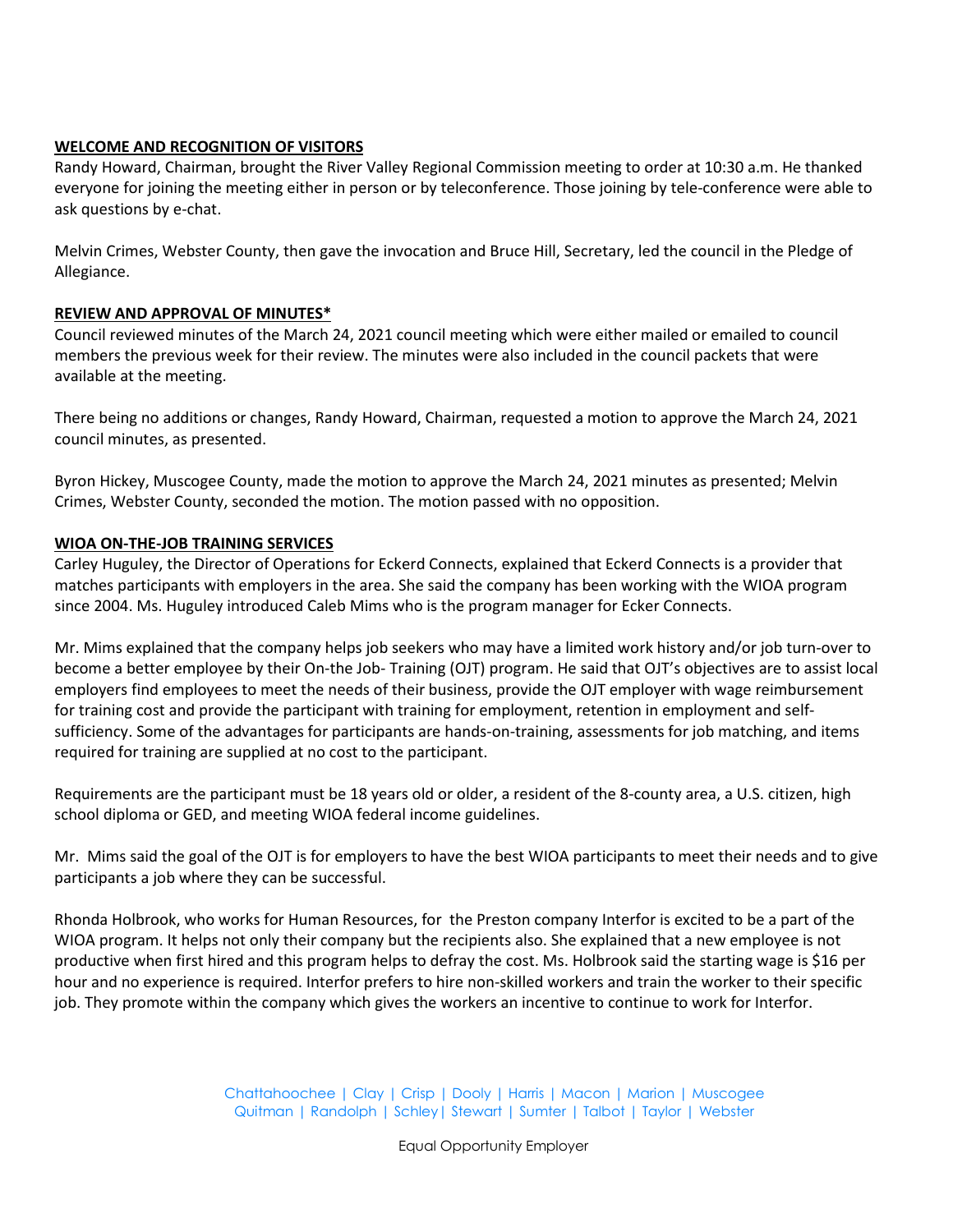# **UGA CARL VINSON INSTITUTE UPDATE**

Randy Howard, Chairman, introduced Saralyn Stafford, Rural Development Manager, at the University of Georgia, Carl Vinson Institute of Government. Ms. Stafford explained the Carl Vinson Institute of Government services. Some of these services are Strategic Planning, Board Retreat facilitation, workforce development analysis/planning, training (state agencies, local governments, and development authorities), information technology, fiscal and economic analysis, and human resources compensation studies. Several of these programs are self-study which gives the student 30 days to complete the course using video lessons and multiple choice review questions for each lesson. The course then gives a final exam. Some of the courses cover government finance, open meeting records, and safeguarding against fraud.

Ms. Stafford explained that the Carl Vinson Institute of Government also represents the Fanning Institute for Leadership Development and the Small Business Development Center (SBDC).

For more information go to facebook.com/VinsonInstitute or [www.cviog.UGA.edu.](http://www.cviog.uga.edu/)

# **BUDGET AMENDMENT\***

Emily Chambers, Finance Officer, presented Budget Amendment 2. She explained this amendment is mainly an effort to include two major contract amendments that the RVRC received from the Department of Human Services. The net result of the amendment is a \$3,600 change in the General Fund. Budgeted change in the fund balance in the General Fund increased from \$100,041 to \$103,672. The amendment was reviewed by the Executive Committee and comes with their recommendation for approval.

Randy Howard, Chairman, requested a motion to approve Budget Amendment 2, as presented.

Melvin Crimes, Webster County, made the motion to approve Budget Amendment 2; Tameka Harris, Taylor County, seconded the motion. The motion passed with no opposition.

# **STAFF REPORTS**

Emily Chambers, Finance Officer, reported that through February, the operating funds show an increase in fund balance of \$57,000, and the enterprise funds have an increase in net position of \$11,000. These numbers are on track for what we have budgeted for the year. The balance sheet at February 28 shows Unassigned Fund Balance in the General Fund of \$839,238 and cash on hand of about \$725,000.

Katie Howard, AAA Director, reported that staff is continuing to provide services to meet the needs of seniors in the region. We have significantly reduced the Wait List for Home Delivered Meals and are hoping to be able to use new Stimulus funding to reduce the Wait List for Homemaker and Personal Care Aid Services. Everyone is invited to attend the Senior Wellness Drive Thru Event on May 7 at the Columbus Office starting at 10:30 a.m. and ending at 1:30. The first 350 people will get a boxed lunch and a free T-shirt.

Sarah Walls, Assistant Executive Director; reported that the RVRC Loan Committee has approved a loan for a restaurant/catering service facility, to be located in Richland, with RLF grant funds from the COVID-19 Revolving Loan Fund. She stated that we are very excited to be making our first loan with funds from this grant. A loan was also approved by the RVRC RLF Loan Committee and the project has been pending as it involves not only our funds from the COVID-19 RLF, it involves a local bank in Columbus, and a SBA 504 loan (which SBA has approved and we are waiting for the authorization for their fund to be accepted and signed by the borrowers) as well as cash injection from

> Chattahoochee | Clay | Crisp | Dooly | Harris | Macon | Marion | Muscogee Quitman | Randolph | Schley| Stewart | Sumter | Talbot | Taylor | Webster

> > Equal Opportunity Employer